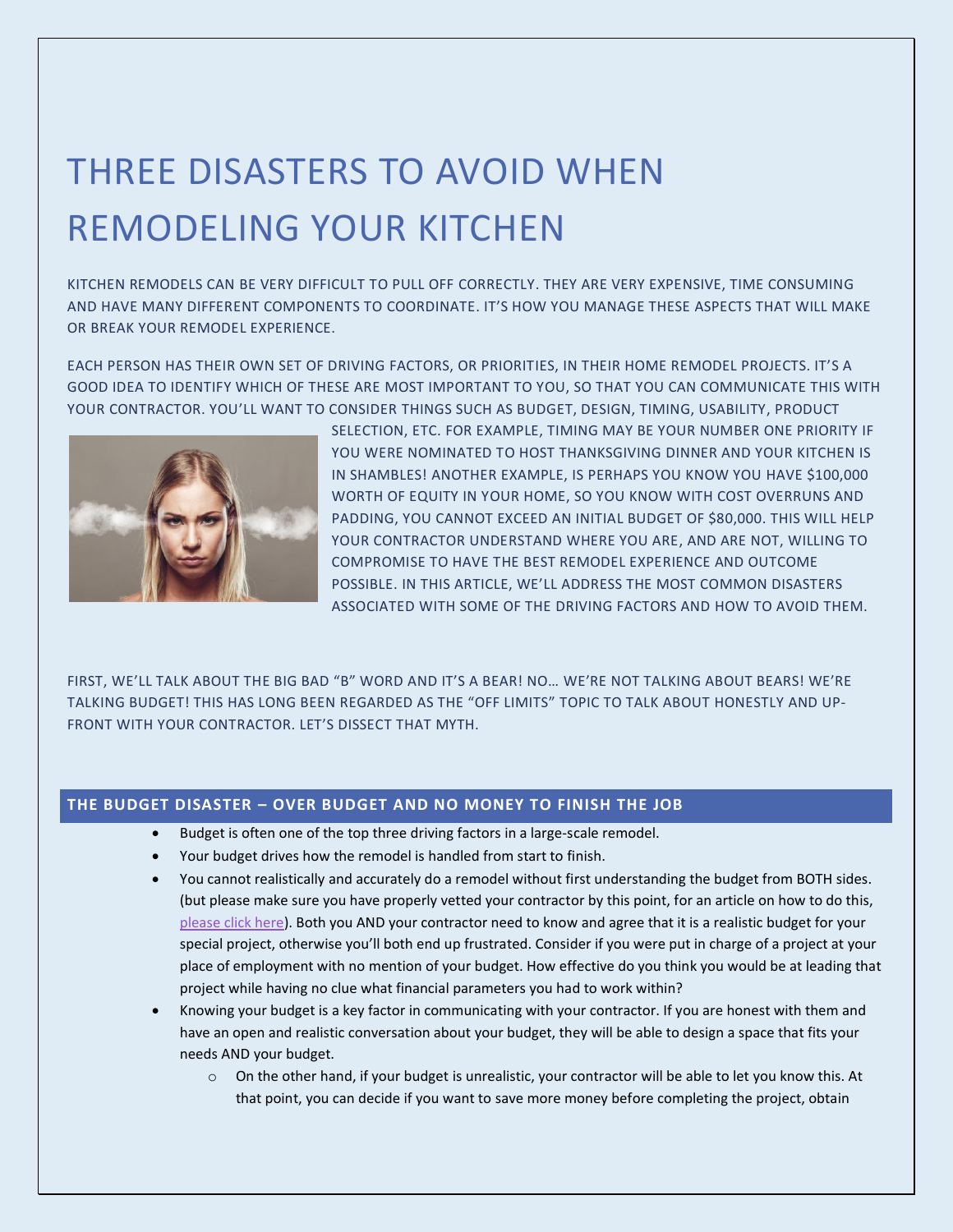financing through your contractor (if they offer it) or through another avenue. You may be surprised and actually have more than you need already!

• Either way, just SAY IT! Tell your contractor what you have to spend and tell them what you have as a buffer. They are not going to rob you blind. Think about it, their reputation is on the line. If they ran their company like



that they'd be pushing a broom nights and weekends after only six months. Their business would fail. Word spreads like wildfire (again, please make sure you have properly researched your contractor prior to this step!). When you communicate with your contractor you will actually get a better product in the long run. You will be on the same page regarding expectations and the crew will not have to try and cut corners to get the job done.

### **THE NEVER-ENDING REMODEL DISASTER – SCHEDULE AND TIMELINE**

- Some people have all the time in the world and it doesn't matter to them when the project starts or finishes. They just want it done and want it done correctly. These homeowners are a dream client for some contractors! BUT if you choose the right contractor, they will push the timeline for you and make things happen even before you were thinking they would.
- Again, talk to your contractor about your expected timeline; communication is key, just like in any relationship!
	- $\circ$  Let them know when you hope the project can start and WHY you want it to start then.
	- $\circ$  Tell them when you hope the project will end and WHY you want that as your completion date. If Aunt Sue, Uncle Jim and their littles are all coming over for turkey on Nov. 25th then you sure as heck want the project to have a completion date of a minimum of a week or two prior to that date so you can get the space back in order and be all settled in prior to putting the stuffing in the bird!



o Your contractor not only wants to know these dates, but they NEED to know. There are many things they can control with job mix and employees / subs to meet a certain deadline. They can arrange things differently to make this happen; and for YOU, they will! You are the one who is going to be talking about them while sitting down to that beautiful meal and raving about how they pushed so hard to get the project complete just in time and that

you would recommend them to anyone who wants their kitchen remodeled!

 $\circ$  Be realistic and lean on and trust your contractor. They are the expert, you hired them for this very reason. If they say that a project will take eight weeks, trust them… It will probably take eight weeks. Don't try and push them to do the project in six and then get upset when it still takes eight. They've done this a time or two, so lean heavily on their expertise. At the same time knowing that delays are typically out of their hands and they are working on getting past any delay as hard as they can. Give them a little forgiveness when it comes to things like delays, as long as they are diligent in how they're handling it.